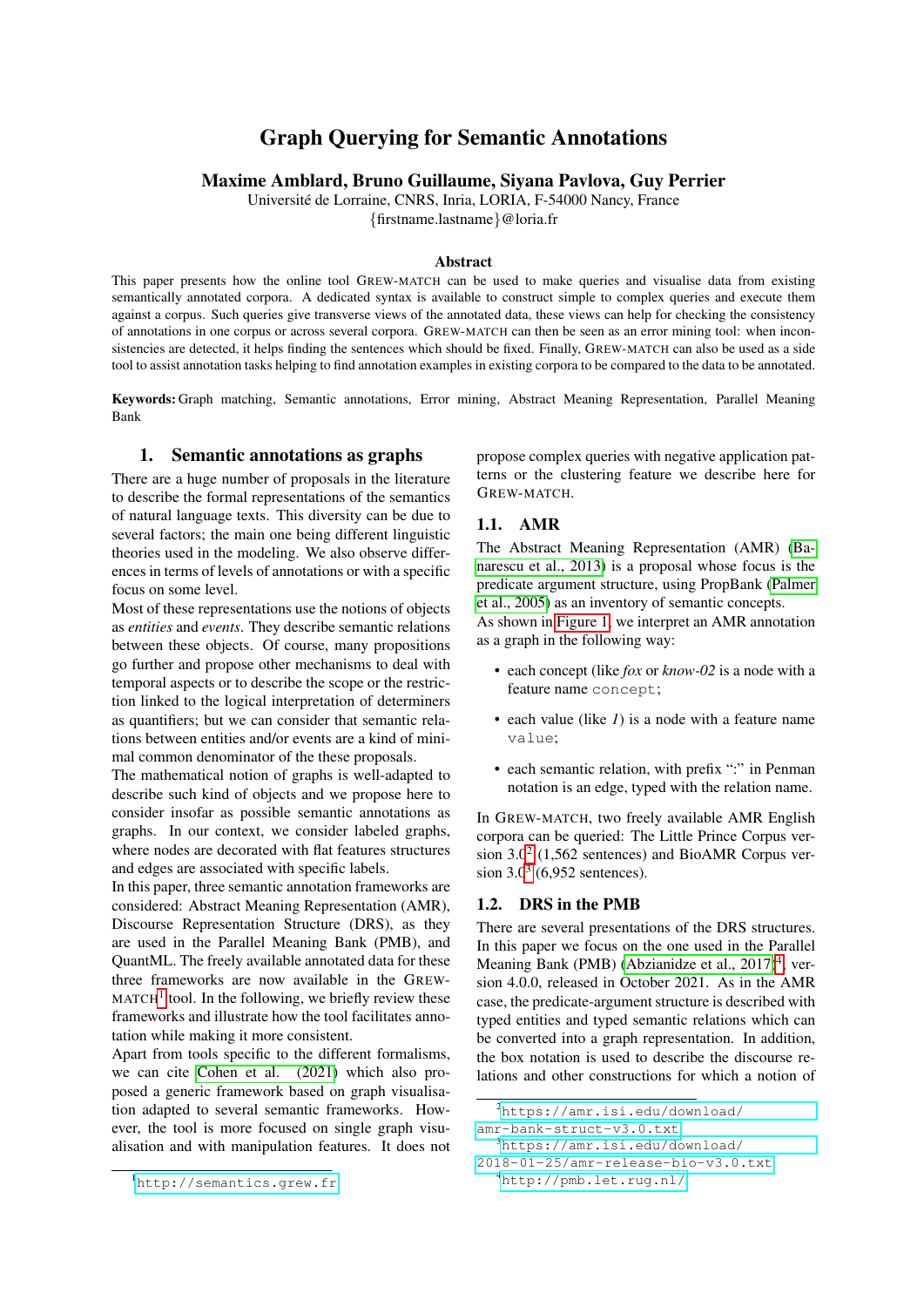(r / resemble-01 :ARG1 (y / you) :ARG2 (f / fox :poss (i / i)) :time (k / know-02 :ARG0 i :ARG1 f :ord (o / ordinal-entity :value 1)))



<span id="page-1-0"></span>Figure 1: AMR annotation in Penman notation and its interpretation as graph of the sentence [lpp 1943.1161] *You are like my fox when I first knew him.*

scope is needed (like quantifiers or negation). The box notation requires a specific encoding into the graph structure. Following the Bos' proposal [\(Bos, 2021b;](#page-6-4) [Bos, 2021a\)](#page-6-5), each box is drawn as a new node. Moreover, the embedding of a semantic node in a box is marked with a link which is drawn with a dotted line and labelled with the relation name in in the figures.



<span id="page-1-1"></span>Figure 2: PMB annotation in SBN (Simplified Box Notation) and its interpretation as graph of the sentence [p52/d2324] *Fifteen is not a prime number.*

[Figure 2](#page-1-1) shows an example of the a DRS annotation from the PMB and its representation as a graph. In GREW-MATCH, the gold data of the PMB is available (10,715 sentences in English, 2,844 in German, 1,686 in Italian and 1,467 in Dutch).

### 1.3. QuantML

QuantML [\(Bunt et al., 2018;](#page-6-6) [Bunt, 2020\)](#page-6-7) is another semantic annotation with a focus on quantification. There is currently no annotated corpus in QuantML but a few annotations are proposed in the Guidelines part of the technical report [\(Bunt, 2020\)](#page-6-7). Again, the so-called *Concrete syntax* of examples from the guidelines are converted into graphs.

An example of the graph associated to the concrete level of a QuantML annotation is shown on [Figure 3.](#page-1-2) These graphs are richer: they use a skeleton with predicate/argument structure, but information about definiteness, distributivity or scope constraint is also given. Features structures are used to describe different semantic aspects both on nodes and edges. Scoping constraint between different arguments of the same predicate can be expressed (red edge equal in the figure).



<span id="page-1-2"></span>Figure 3: QuantML graph of the sentence [A10] *The crane lifted all the sand*

In [Amblard et al. \(2021\)](#page-6-8), we have participated in the ISA-17 shared task and proposed such annotations for 7 English sentences (with two alternative annotations for an ambiguous sentence). In GREW-MATCH, these annotations are available together with the 11 English examples<sup>[5](#page-1-3)</sup> of the guidelines in [Bunt \(2020\)](#page-6-7).

#### 2. The GREW-MATCH tool

In some previous works [\(Bonfante et al., 2018\)](#page-6-9), we have proposed to consider the representation of linguistic structures as graphs and to promote the well-studied computational model of Graph Rewriting to describe transformations of these structures. In this framework, complex transformations can be encoded as a sequence of elementary and local transformations. The local steps are graph rewriting rules, composed of a pattern (describing the part of the graph to be modified) and a sequence of commands (describing in which way the graph is changed). The GREW [\(Guillaume, 2021\)](#page-6-10) tool is an implementation of this framework.

A mechanism of graph matching is used in GREW to detect when a rule can be applied to a graph. But

<span id="page-1-3"></span><sup>&</sup>lt;sup>5</sup> for five of them, we have detected annotation errors (see an example in [section 4](#page-4-0) and we give both the original version and the fixed version.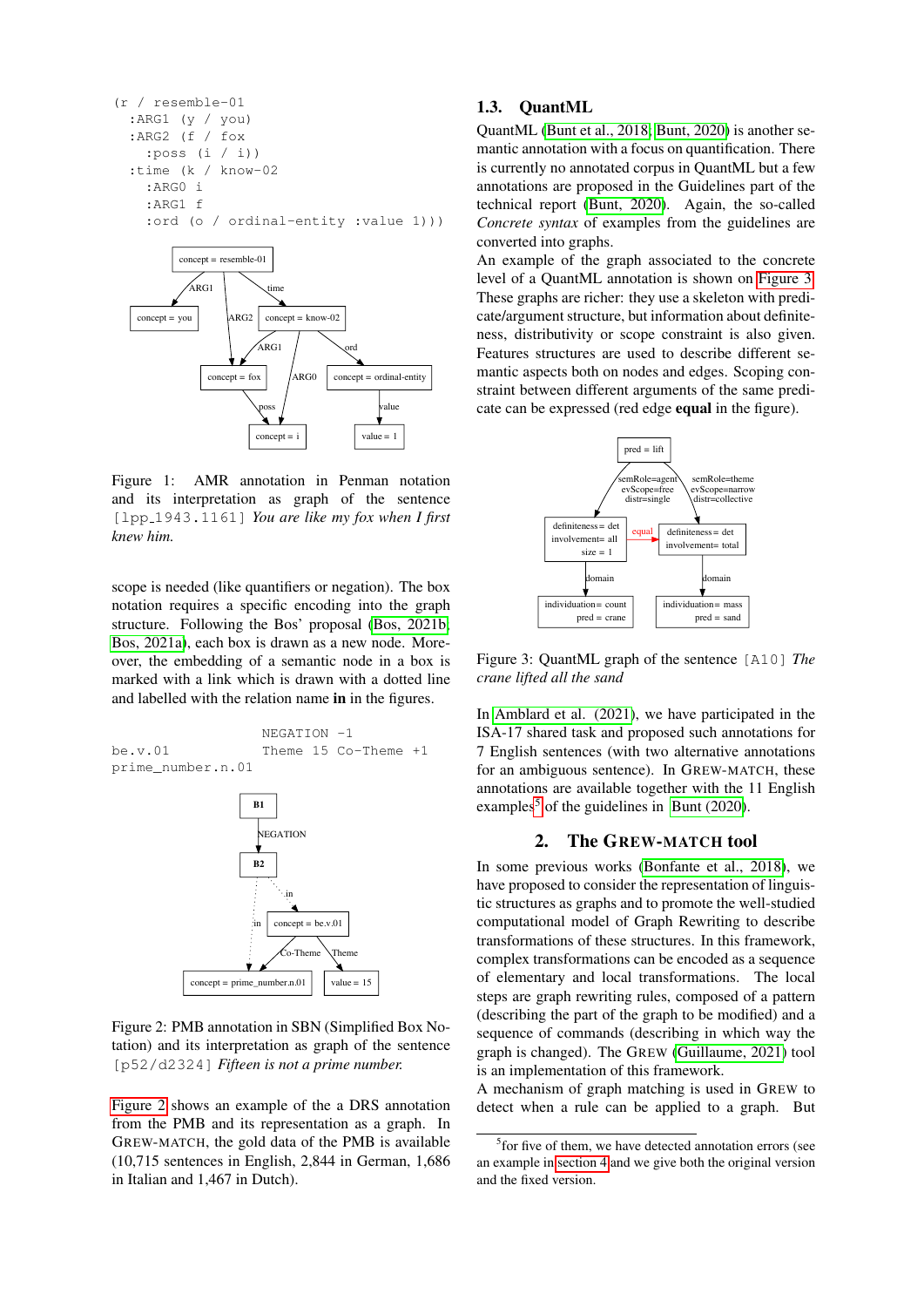we have observed that this mechanism can be used on its own as a way to query a graph or a collection of graphs. This querying aspect give birth to a new tool, called GREW-MATCH, a web-based interface to express queries on annotated corpora and to visualise the occurrences returned by the query.

A screenshot of the tool applied to AMR example is shown in [Figure 4.](#page-3-0) The visualisation of semantic struc-tures uses the Graphviz tool<sup>[6](#page-2-0)</sup>.

Theoretically, graph matching is an NP-complete problem but in the present context, matching is done on a set of small graphs (one graph per sentence) and then the complexity is not an issue and most of the graph requests can be executed very quickly. We have made a few experiments on larger graphs (around 20,000 nodes) and then the complexity strongly relies of the shape of the pattern. If a pattern has a tree structure, the matching is easing and linear in the size of the graph; for general patterns, there is no generic efficient algorithm and some heuristics will be needed.

#### 2.1. The query language

We briefly describe here the main aspects of queries in GREW-MATCH, we let the reader go to the GREW documentation pages for more details. The main part of a query is introduced by the keyword pattern which describes the set of nodes and edges that should be matched in the host graph. For nodes and edges, several constraints can be expressed. More general constraints can also be expressed, for example the fact different nodes share the same feature value. Given a corpus and a basic request (introduced by the keyword pattern), we can further refine the query by adding negative application patterns (introduced by the keyword without). Each negative application pattern is a constraint that filters out the occurrences returned by the basic pattern according to additional constraints.

As an example, the following pattern with one basic pattern (first line) and two negative application patterns (last two lines). It shows the syntax to express: find all the concept nodes in the corpus where the concept is say-01 but such that there are no outgoing edges labelled ARG0 from this node (note that the identifier N is used to refer to the same node) and such that there are no incoming edges labelled ARG0-of on this node. An example of a graph returned by this pattern is given in [section 3](#page-2-1) below.

```
pattern { N [concept = "say-01"] }
without \{ N - [ARG0] \rightarrow AO \}without { AO -[ARG0-of] \rightarrow N }
```
Another feature which has been proved useful in GREW-MATCH is the ability to cluster the results given by a complex request. The user can chose a clustering key (like the feature of one of the nodes of the basic pattern), the set of occurrences is clustered according to value of this feature (see example in the next section).

The clustering can also be done following a subpattern: considering a pattern  $P$  and a sub-pattern  $P'$ , all occurrences of P are clustered in two subsets  $P_{yes}$ and  $P_{no}$  depending on whether  $P'$  is also satisfied by the considered occurrence. For instance, we can observe how coordination is annotated with the pattern P: pattern { N [concept = "and"] } and the sub-pattern  $N - [op1] \rightarrow X$ , to see if the concept and appears with or without an op1 outgoing edge. On The Little Prince, there are 215 occurrences in  $P_{yes}$ and 127 in  $P_{no}$ . With the same P and the sub-pattern  $N - [op2] \rightarrow X$ , the occurrences are 240 in  $P_{yes}$  and 102 in  $P_{no}$ . This shows that "unary" coordination (sentence beginning with the word *and* are not consistently annotated: the unique conjoint is sometimes annotated op1 and sometimes op2.

# <span id="page-2-1"></span>3. Linguistic observations on semantic annotations

We list here a few examples of requests which can be used to make observations on the annotated corpora.

Concepts linked to a given verb. With the following request and a clustering on N.concept

pattern { N [concept =  $re^{\pi}$ make-.\*"]; }

we obtained the distribution of the usage of the concepts. On The Little Prince Corpus, the concepts returned are make-02 (18), make-01 (17), make-05 (1), make-06 (1) and make-up-07 (1).

Realisation of an argument of a predicate. In The Little Prince Corpus, the most frequent predicate is say-01 (234 occurrences). According to PropBank, this predicate has 4 core arguments: ARG0 (*Sayer*), ARG1 (*Utterance*), ARG2 (*Hearer*) and ARG3 (*Attributive*). With a few requests on GREW-MATCH, we can observe how often the different arguments are realised of not. For ARG0, the following request gives the 6 occurrences of the predicate without the *Sayer*. Note that we have to take care both of the ARG0 outgoing edges (line 2) but also to the ARG0-of incoming edges (line 3) (without the last line, 9 occurrences would be wrongly reported).

```
pattern { N [concept = "say-01"] }
without \{ N - [ARG0] \rightarrow AO \}without { AO -[ARG0-of] \rightarrow N }
```
An example of one of the six occurrences is shown in [Figure 5.](#page-3-1)

Observation of distributions in the data. Graph querying is also available through scripts which produces statistics about the number of occurrences in corpora. With the following pattern, and a clustering following the label of the edge named e, we can observe the distribution of relations between two "concept" nodes (see [Figure 6\)](#page-3-2).

<span id="page-2-0"></span><sup>6</sup><https://graphviz.org/>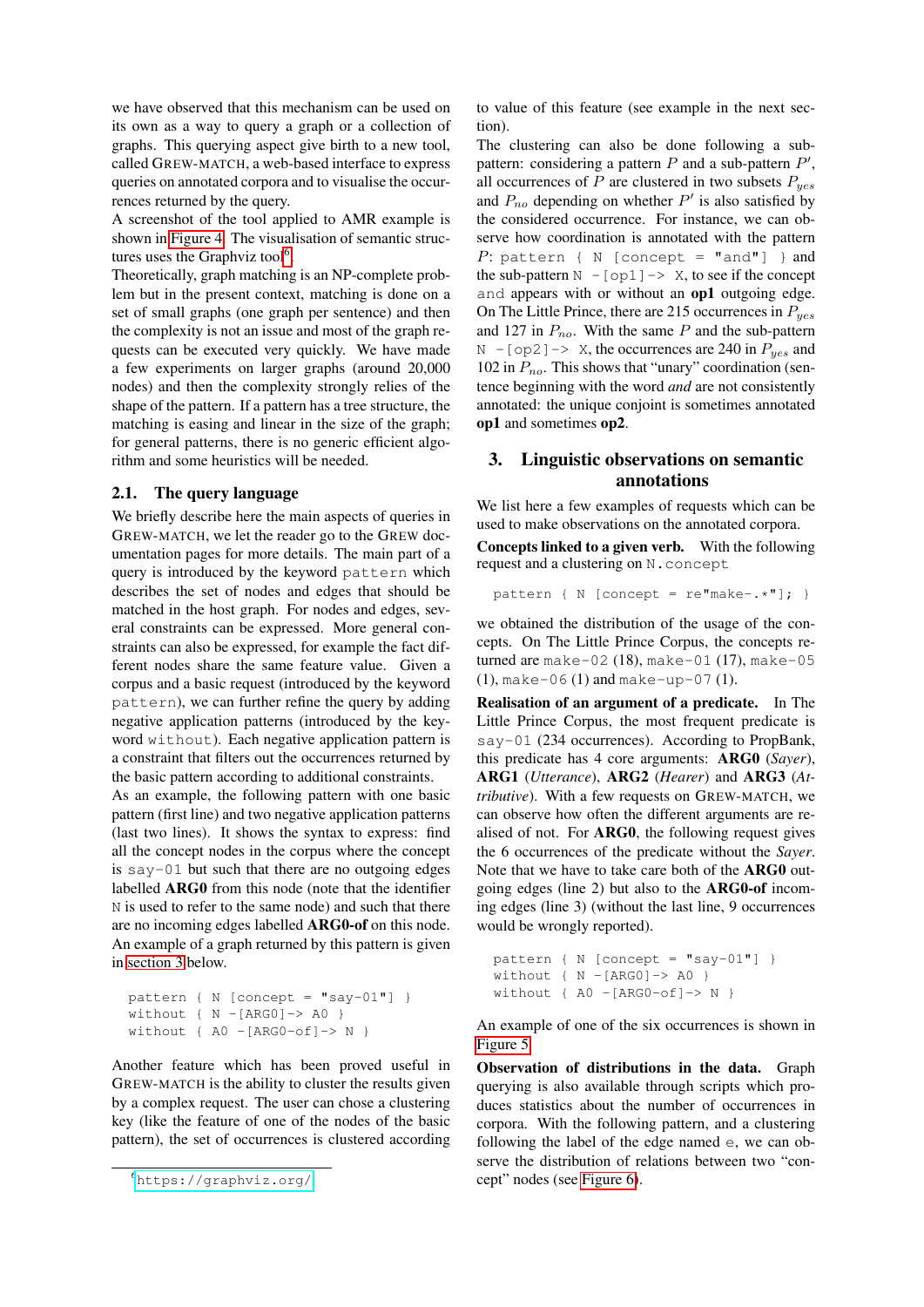

<span id="page-3-0"></span>Figure 4: The GREW-MATCH tool



<span id="page-3-1"></span>Figure 5: AMR annotation of the sentence *"My little man, where do you come from?*.

```
pattern {
  M [concept]; N [concept];
  e: M -> N
}
```
With the encoding of boxes we have described above, it is possible to request for specific configurations of boxes. The next pattern corresponds to two nested negations.

```
pattern {
 B1 -[NEGATION]-> B2;
  B2 -[NEGATION]-> B3
}
```
With this query, in [Figure 7,](#page-4-1) we can observe a perfect illustration of the encoding of universal quantification through a double negation.



<span id="page-3-2"></span>Figure 6: distribution of the ten most frequent semantic relations between two "concept" nodes

Global graph structure. More general queries about the graph structure allow for instance to check for cyclic structures.

global { is\_cyclic }

The AMR guidelines say "Approximately 0.3% of AMRs are legitimately cyclic"<sup>[8](#page-3-4)</sup>. But, with the query above, we can report the ratio of cyclic structures in AMR corpora: more than 3% in The Little Prince Corpus and almost 6.9% in the BioAMR corpus.

On the gold data of the PMB, cyclic structure are rare: there are 34 cyclic structures in English (among 10,715 sentences) and 1 in German (in 2,844 sentences). There are no examples in Italian or Dutch data.

<span id="page-3-3"></span><sup>7</sup> In PMB, TPR stands for *temporal precedence.*

<span id="page-3-4"></span><sup>8</sup>[https://github.com/amrisi/](https://github.com/amrisi/amr-guidelines/blob/master/amr.md)

[amr-guidelines/blob/master/amr.md](https://github.com/amrisi/amr-guidelines/blob/master/amr.md)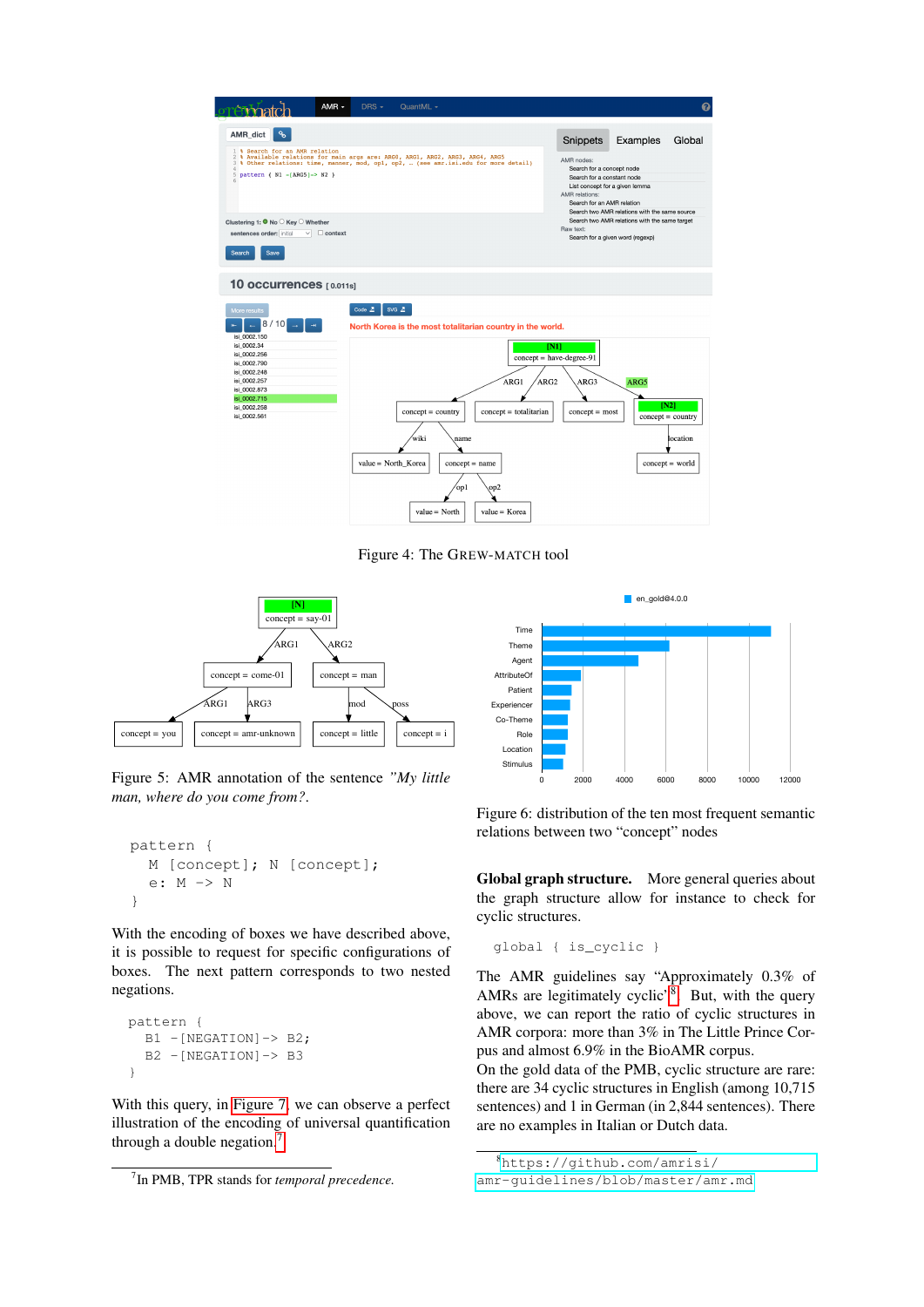

<span id="page-4-1"></span>Figure 7: Double negation encoding for the sentence [p18/d1454] *Everybody left*.

## 4. Error mining

<span id="page-4-0"></span>GREW-MATCH can be used to detect inconsistencies in the annotations. A query is designed to express a constraint which should be respected by all the annotated structures. Such a query is supposed to return an empty set of occurrences. If it is not the case, we can observe the exceptions given. These can be annotation errors or if the annotation is legitimate, the query should be refined to take into account these cases. It also helps to find missing information in the guidelines where some cases are not recorded.

We give below a few examples of such usage of GREW-MATCH for inconsistencies detection.

In AMR structures, according to the guidelines, each named entity, is annotated with a node whose concept expresses the kind of entity (*Person*, *City*. . . ) and with two outgoing edges labeled name and wiki. With the following pattern, we can search for nodes with an outgoing edge name and without an wiki edge, and spot inconsistent annotations.

```
pattern { M -[name]-> N }
without { M - [wiki] \rightarrow * }
```
This pattern returns one occurrence in the data from the AMR Annotation Dictionary<sup>[9](#page-4-2)</sup> where the city name *New Orleans* is not associated with its wikipedia page. We can also report that the BioAMR Corpus is not consistently annotated in this respect: 95% of name edges appear without a wiki edge.

On the PMB, we can use the following pattern to observe structures where the same entity (node E) is both the Agent and the Patient of the same predicate P.

```
pattern {
   P - [Agent] \rightarrow E;P - [Pational] \rightarrow E;}
```
On the English gold data (10,715 sentences), 20 occurrences are returned. In 15 cases, the pattern is legitimate (sentences with *himself, herself. . .*) but the 5 remaining cases are annotation errors: for instance, [p60/d0784]*Betty killed her mother.* or [p62/d1397]*He was seduced by Tom.* (see [Figure 8](#page-4-3) for this last sentence).



<span id="page-4-3"></span>Figure 8: PMB annotation of the sentence [p62/d1397] *He was seduced by Tom*.

With the pattern already given in [section 3](#page-2-1) for double negation, we retrieve also the example given in [Fig](#page-5-0)[ure 9](#page-5-0) where the structure is not the one expected. The two internal boxes should be at the same level and not embedded as in the figure. In fact, in the clause notation of the PMB (the original notation from which the SBN notation is extracted), the sentence is correctly annotated. We have indeed found a bug in the conversion process for the SBN notation which has been reported to the PMB maintainers.

On QuantML, the number of available annotated sentences is really tiny: 11 sentences in the TiCC report and 7 sentences in [Amblard et al. \(2021\)](#page-6-8). Hence, sentences can be checked one by one without using queries; nevertheless, having a graph visualisation of this annotation was useful. When working on the ISA-17 shared task, we started producing the graphs for the examples in the guidelines and we discovered some inconsistencies. In [Figure 10,](#page-5-1) we present the wrong graph of one example and the corrected version of the same annotation.

#### 5. Conclusion

Semantic structures are often complex and represent several different levels of information in the same structure. It is then very useful to provide graphical visualisation in order to assist the humans who have to work with these data, either as annotators or as users. With the GREW-MATCH tool, we propose to use the mathematical model of graphs as a common way to

<span id="page-4-2"></span><sup>9</sup>[https://www.isi.edu/˜ulf/amr/lib/](https://www.isi.edu/~ulf/amr/lib/amr-dict.html) [amr-dict.html](https://www.isi.edu/~ulf/amr/lib/amr-dict.html), consulted on 2022/03/31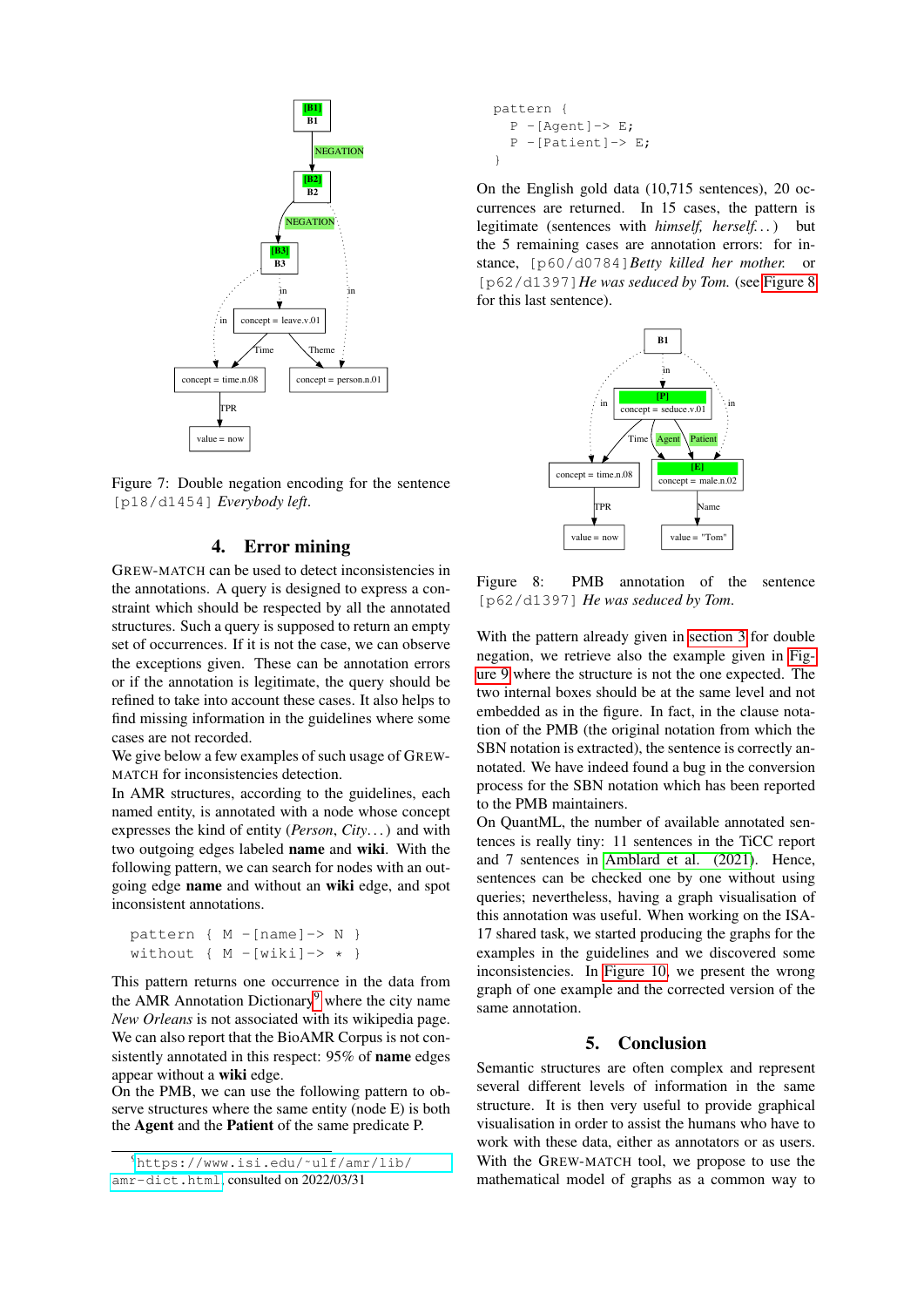

<span id="page-5-0"></span>Figure 9: SBN annotation in the PMB of the German sentence [p38/d2263] *Weder Tom noch Maria sprechen Spanisch* (*'Neither Tom nor Mary speaks Spanish.'*).



<span id="page-5-1"></span>Figure 10: QuantML annotation of the sentence [A7] *Alex sold the two ancient books* in the TiCC report (top) and the corrected annotation (bottom).

represent the semantically annotated data in various frameworks. Doing this, we have the possibility to visualise the annotations but also to use the graph query languages provided to make request on corpora of annotated sentences.

Querying graphs with GREW-MATCH has been useful to make linguistic observations on the data or to check the consistency of the data and the conformity with the guidelines. When inconsistencies are reported, it helps finding how the data or the guidelines (or some other tool) should be improved. GREW-MATCH can also be used as a side-tool when doing annotation, which helps finding similar examples in the already annotated data and thus helps annotators to take consistent decisions for similar constructions. We would like to recommend to use the methodology presented in this paper, based on graph visualisation and graph querying as a non regression evaluation tool for any framework.

In future work, we plan to consider other semantic annotations frameworks like UCCA [\(Abend and Rap](#page-5-2)[poport, 2013\)](#page-5-2) or DMRS [\(Copestake, 2009\)](#page-6-11) for instance for which a graph based visualisation and querying would probably be useful as well.

#### 6. Acknowledgements

This work was partially supported by the ANR fund (ANR-20-THIA-0010-01) We would like to thanks Clara Serruau for her preliminary work on the subject and the reviewers for thier comments and suggestions.

#### 7. Bibliographical References

<span id="page-5-2"></span>Abend, O. and Rappoport, A. (2013). Universal Conceptual Cognitive Annotation (UCCA). In *Proceedings of the 51st Annual Meeting of the Association*